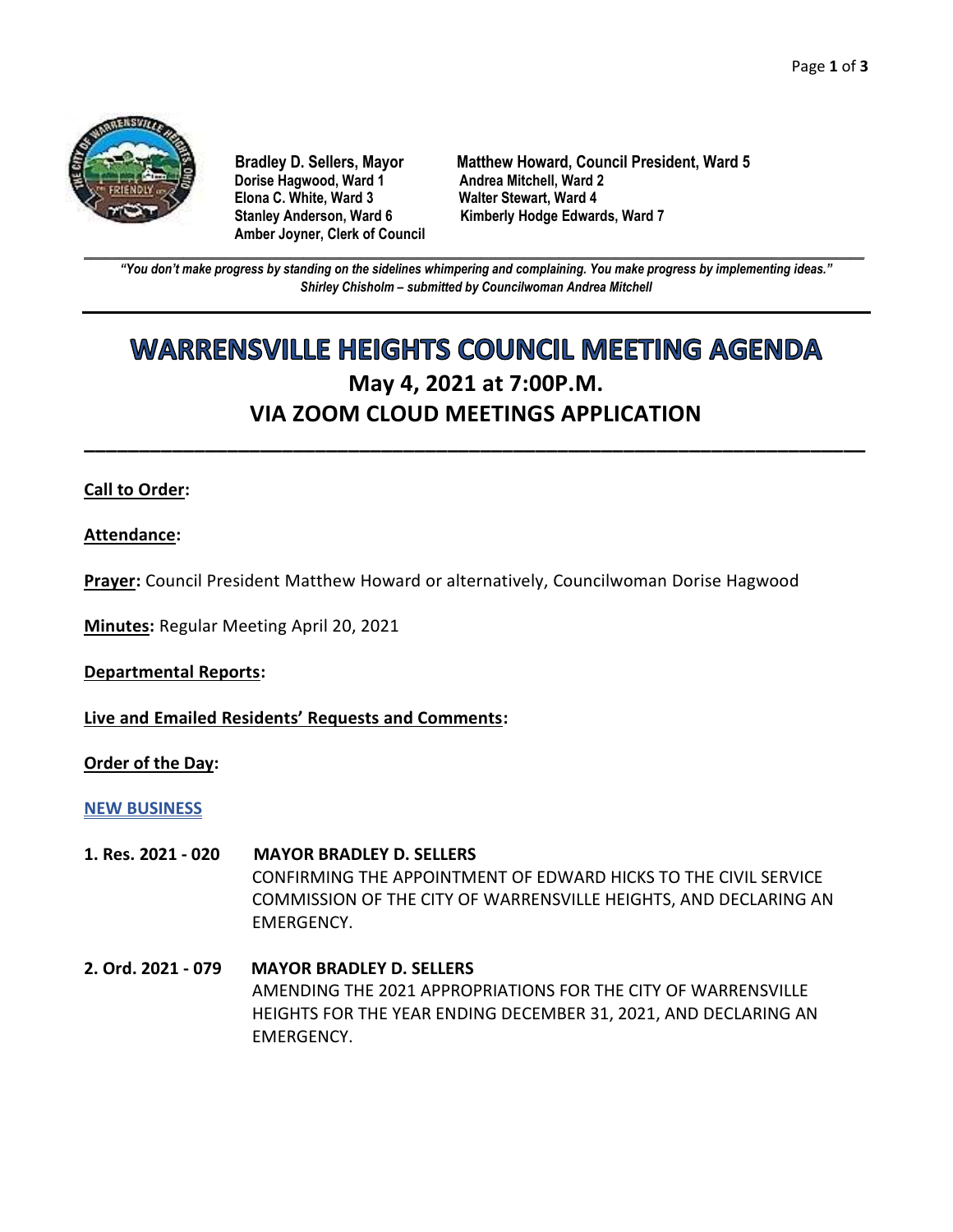#### **3. Ord. 2021 - 080 MAYOR BRADLEY D. SELLERS**

AUTHORIZING THE ADMINISTRATION OF THE CITY OF WARRENSVILLE HEIGHTS TO ENTER INTO A PERSONAL SERVICES AGREEMENT WITH BTE ENTERPRISES COMPANY, LLC TO PROVIDE PROFESSIONAL CONSULTING SERVICES TO SUPPLEMENT THE ECONOMIC DEVELOPMENT DEPARTMENT OF THE CITY BEGINNING MARCH 1, 2021 AND ENDING DECEMBER 31, 2021, AND DECLARING AN EMERGENCY.

#### **OLD BUSINESS**

**4. Ord. 2021 - 047 MAYOR BRADLEY D. SELLERS** AMENDING VARIOUS RULES AND REGULATIONS OF THE CIVIL SERVICE COMMISSION OF THE CITY OF WARRENSVILLE HEIGHTS CONCERNING CERTAIN GRAMMATICAL ERRORS. **1 ST READ: 04/06/2021 2 2 ND READ: 05/04/2021**

## **5. Ord. 2021 - 048 MAYOR BRADLEY D. SELLERS**

AMENDING RULE 9.02 ORIGINAL APPOINTMENT PROCEDURE/NUMBER OF NAMES CERTIFIED OF THE RULES AND REGULATIONS OF THE CIVIL SERVICE COMMISSION OF THE CITY OF WARRENSVILLE HEIGHTS TO COMPLY WITH SECTION 141.03 OF THE WARRENSVILLE HEIGHTS CODIFIED ORDINANCES CONCERNING SELECTION OF CANDIDATES FROM THE CERTIFIED LIST. **1 ST READ: 04/06/2021 2 2 ND READ: 05/04/2021**

**6. Ord. 2021 - 049 MAYOR BRADLEY D. SELLERS** AMENDING RULE 11.02 PROMOTIONS IN CLASS AND RULE 11.05 CERTIFICATION OF ELIGIBLE LIST OF THE RULES AND REGULATIONS OF THE CIVIL SERVICE COMMISSION OF THE CITY OF WARRENSVILLE HEIGHTS CONCERNING PROMOTIONS IN THE FIRE AND POLICE DEPARMTNETS OF THE CITY. **1 ST READ: 04/06/2021 2 2 ND READ: 05/04/2021**

**7. Ord. 2021 - 050 MAYOR BRADLEY D. SELLERS** AMENDING SECTION 141.04 APPOINTMENT OF SERGEANTS AND LIEUTENANTS OF THE WARRENSVILLE HEIGHTS CODIFIED ORDINANCES TO REQUIRE POLICE OFFICERS TO HAVE CONTINUOUSLY SERVED FOUR (4) YEARS IN THE CITY'S POLICE DEPARTMENT BEFORE BEING PROMOTED TO SERGEANT AND TO HAVE CONTINUOUSLY SERVED ONE (1) YEAR AS SERGEANT BEFORE BEING PROMOTED TO LIEUTENANT IN SAID DEPARTMENT. **1 ST READ: 04/06/2021 2 2 ND READ: 05/04/2021**